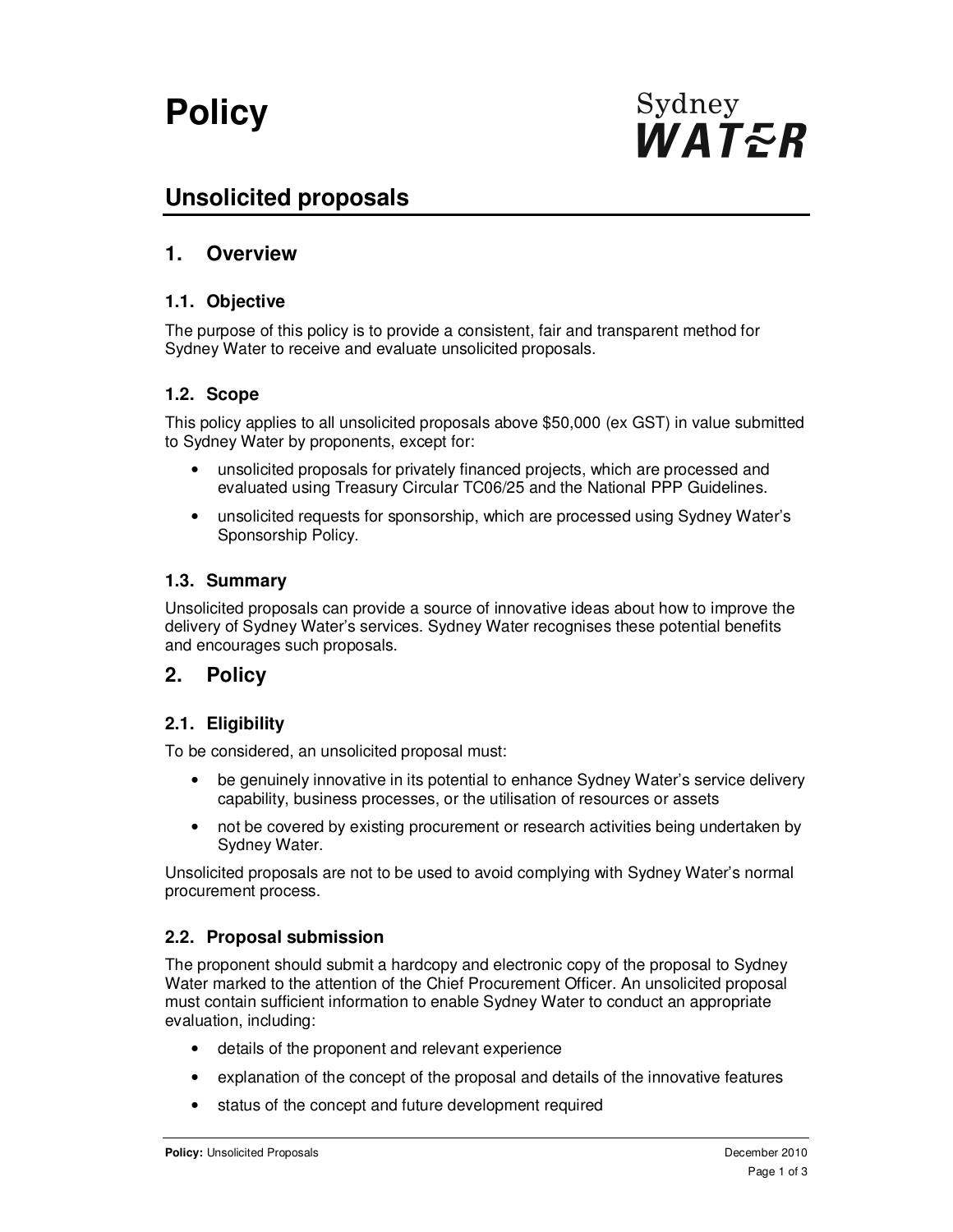- sufficient details to enable a 'proof of concept' evaluation
- relevance of the innovation to Sydney Water, its area of application and how it could be implemented
- the perceived benefits and risks of the proposal and its implementation
- details of costs, financial and commercial aspects
- details of the proposed contribution (if any) sought from Sydney Water
- details of information identified by the proponent to be confidential
- details of any intellectual property ownership and issues.

The information identified by a proponent as being confidential will be treated as confidential unless:

- it is already in the public domain
- it is already known to Sydney Water
- it is required to be disclosed by law.

Proponents are entirely responsible for any costs incurred in the preparation and submission of unsolicited proposals.

#### **2.3. Proposal evaluation**

Sydney Water's Chief Procurement Officer will be responsible for managing the proposal evaluation. Sydney Water will evaluate a proposal against the following criteria:

- eligibility as an unsolicited proposal under this policy:
	- a) If Sydney Water agrees the proposal qualifies, it will continue to evaluate the proposal against the remaining criteria.
	- b) If Sydney Water does not agree that the submission is an 'unsolicited proposal' it will return the submission to the proponent.
- provision of sufficient information to allow meaningful consideration
- extent of development of concept
- alignment with Sydney Water's strategic plan, business plans and strategies
- meeting a genuine business need of Sydney Water
- degree of merit and provision of a tangible benefit to Sydney Water
- level of risk
- commercial viability and demonstration of value for money to Sydney Water
- extent of emerging innovation in the market.

Sydney Water may rank proposals at its discretion against the above criteria. In order to conduct the evaluation, Sydney Water may seek additional information from the proponent or require further testing or trials.

#### **2.4. Evaluation outcome**

Sydney Water will regularly inform the proponent of the progress of the evaluation and will advise the proponent of the outcome of the evaluation. Possible outcomes are that:

• the proposal does not qualify as an unsolicited proposal under this policy